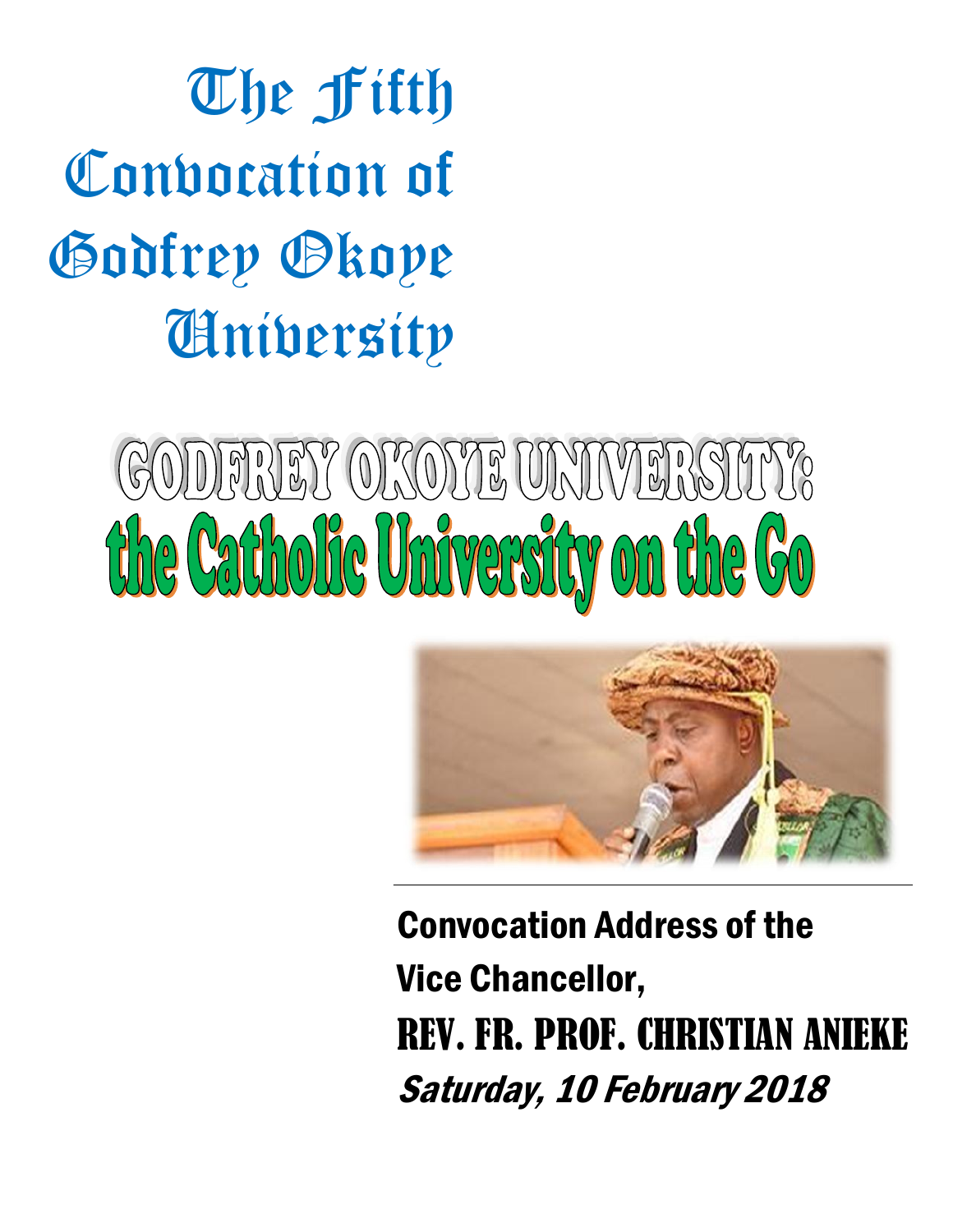- Your Excellency the Rt. Hon. Chief Ifeanyichukwu Ugwuanyi *Executive Governor of Enugu State*
- Your Excellency the Hon. Barrister (Mrs.) Cecilia Ezeilo *Deputy Governor of Enugu State*
- Your Excellency the Most Rev. Dr. C.V.C. Onaga *Bishop of the Catholic Diocese of Enugu and Promoter of Godfrey Okoye University*
- Your Excellency the Most Rev. Dr. Anthony O. Gbuji *Bishop Emeritus of the Catholic Diocese of Enugu*
- The Executive Secretary, National Universities Commission *Professor Adamu Abubakar Rasheed, mni, MFR (or his representative)*
- Your Grace the Most Rev. Dr. Ignatius Ayau Kaigama *Catholic Archbishop of Jos and Chancellor of Godfrey Okoye University*
- The Board of Trustees Chairman *Professor Dr. Bartho Okolo*
- The ProChancellor and Chairman of the Governing Council of Godfrey Okoye University *Professor Dr. Christian Nwachukwu Okeke*
- Principal Officers of Godfrey Okoye University
- The Hon. Commissioner for Education for Enugu State *Professor Dr. Uche Eze*
- Professors of Godfrey Okoye University and other Universities here present
- Members of the Academic and Administrative Staff of Godfrey Okoye University
- AIG Abubakar Adamu and other top police officers here present
- The Commissioner of Police, Enugu State Command (or his representative)
- Representatives of the Armed Forces of the Federal Republic of Nigeria
- Your Royal Highness, Igwe Lawrence Agubuzo *Chairman of Enugu State Traditional Rulers Council*
- Your Royal Majesty, Igwe Alfred Achebe (Agbogidi) *Obi of Onitsha*
- Other Royal Highnesses here present
- Members of the Press
- Special Guests and friends of Godfrey Okoye University
- My dear graduating students and other students of Godfrey Okoye University

On behalf of the senate, staff and students of Godfrey Okoye University, I warmly welcome you to this 5th Convocation of our beloved university. I welcome the Proprietor and Promoter of Godfrey Okoye University and Bishop of the Catholic Diocese of Enugu, Most Rev. Dr. Callistus Chukwuma Valentine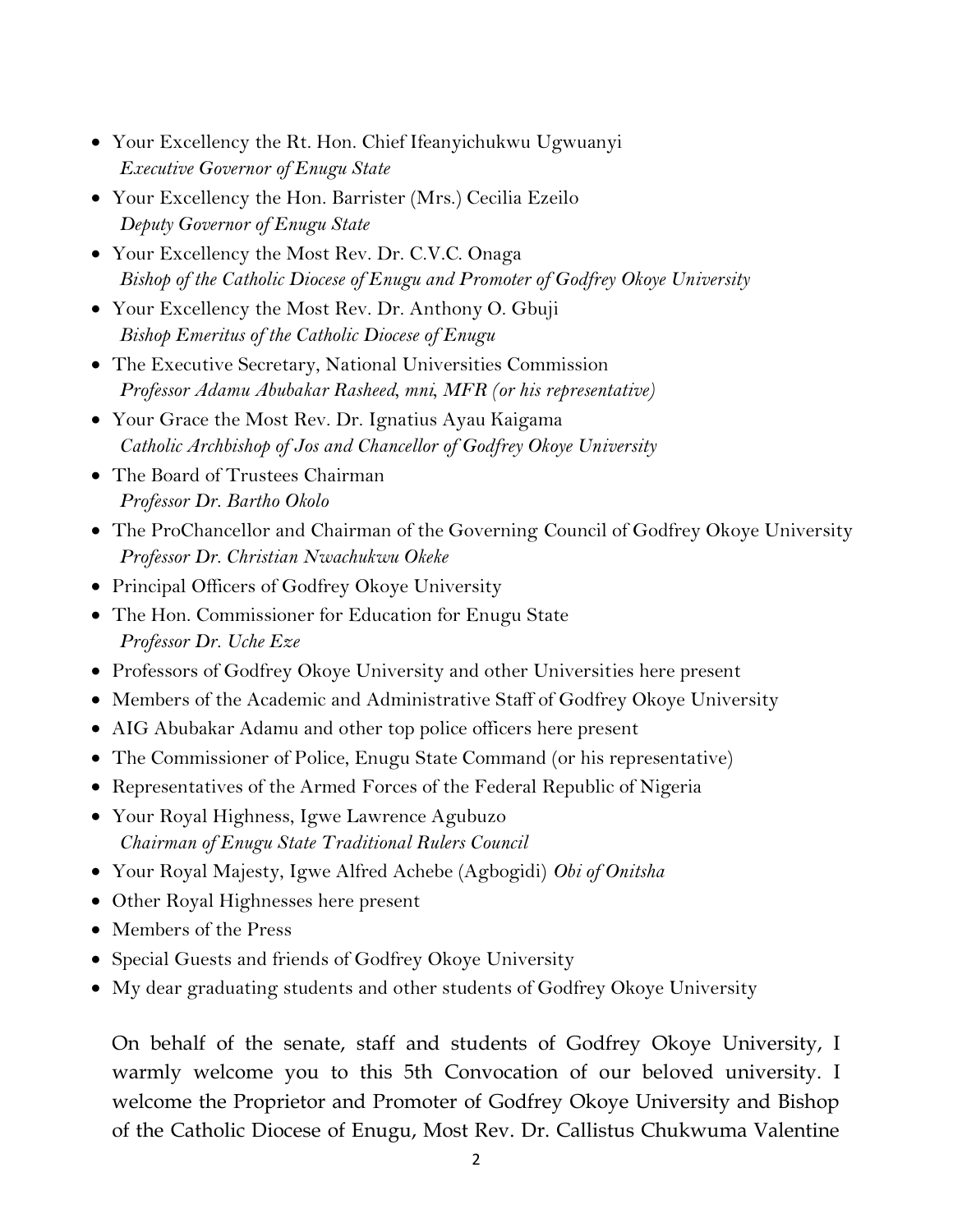Onaga, members of the Diocesan Curia, priests of our Diocese and priests from other dioceses, members of religious congratulations working in our Diocese, Chancellor and his entourage, Chairman and members of Board of Trustees, members of the Governing Council and all friends of our university. I welcome particularly the fresh graduates of our university who have come from different states of Nigeria to celebrate the conclusion of their academic journey in our university. I also welcome the parents, siblings and friends of our new graduates.

Distinguished ladies and gentlemen, in 2016 we decided to change the face of our security. We brought in young and experienced people with leonine agility, razor-sharp mental alertness and intimidating physical robustness. One day I realized that each time I passed by I heard their deafeningly loud greetings: *'mon sir'*. Being unschooled in such a language, I wondered how smart adults could be saying *'mon sir'* (meaning 'Good Morning Sir') in the afternoon and in the evening. I bore the seeming linguistic barbarity for some time with my Christian equanimity until it got to such a point where I exhausted all the grace I had for patience. I summoned the CSO and asked him to explain why his men did not know the distinction between morning and afternoon or evening, greeting me with 'mon sir' in the morning. He smiled and explained to me that for those of them in the security business there was no afternoon, evening and night. It was always morning, he added. According to him, one was expected to be alert every time, doing one's work. So for them every time was morning. I smiled sheepishly at my naivety and ignorance. But then some flints of associations started flying across the landscape of my poetic mind. A type of poetic revelation was unfolding itself before me, and I got hold of the picture. Now I feel that the 'mon sir' is an echo of what Godfrey Okoye University really is. For us here it is always morning. It is unceasing action. It is being on the go. We are indeed the Catholic university on the go.

From the day of our birth as a university we have never hidden our precocity and tremendous speed. We took off like Usain Bolt in his 9.58 seconds race that defied medical and scientific predications on the boundaries of human speed. And our speed is not reducing in any foreseeable future. There is no doll moment here and no day passes by without something new revealing its fresh face.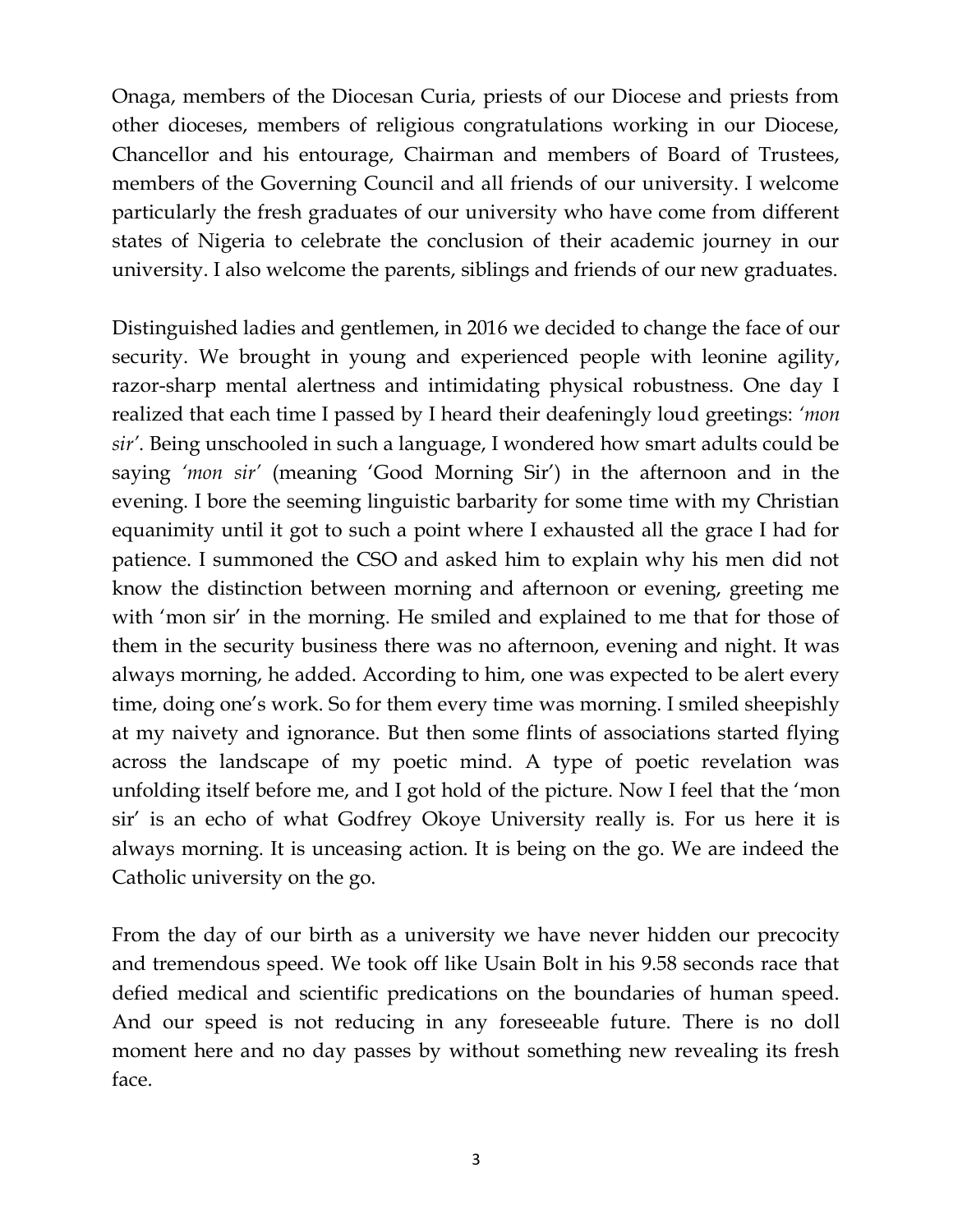Ladies and gentlemen, I will concentrate today on areas where our university has revealed its breathtaking speech and proved that it is indeed a university on the go.

# **1. Graduates of Godfrey Okoye University**

What makes my heart brim over with joy as the pioneer vice chancellor of this university is that my students, especially the graduates, have realized that their university is a university on the go. They have embraced its speed and unceasing drive to break new grounds in different areas. Statistics available to us show that over seventy percent of our graduates get jobs within two years after their graduation. This is certainly a big achievement when one considers the monstrous volume of graduate unemployment in Nigeria. This ease in getting jobs is the result of the quality of education they received and their sense of speed, innovation and creativity. It is of course difficult to exhaust the achievements of graduates in this address because of temporal and spatial limitations. However, we are planning to write a book on 'Godfrey Okoye University and Its Graduates' before our 10th anniversary next year. I can only mention some of the most outstanding ones:

- i. *Onwubu Nancy*. This particular graduate of our university finished with a first class in Economics and within one year after her graduation she rounded off all her ICAN examinations and has become a chartered accountant.
- ii. *Chioma Nnebedum*. She was the best graduating student last year. She is now a chartered accountant, one year after graduation.
- iii. *Kennedy Iyeh*. This great graduate of our university has never ceased to do us proud with series of awards. Last year he won a Jeep worth over 25 million Naira, a cash prize of 5 million and an automatic employment at the Heritage Bank that organized the nation-wide competition on entrepreneurship models for Nigeria. The model developed by Kennedy was chosen as the best.
- iv. *Chiamaka Ojukwu* who finished in the Mass Communication Department is one of the most celebrated young journalists in Nigeria today with a lot of awards. One can hear her scintillating voice on the Urban Radio where she works as a top presenter.
- v. *Doris Aja* who finished here with a first class got a full scholarships last year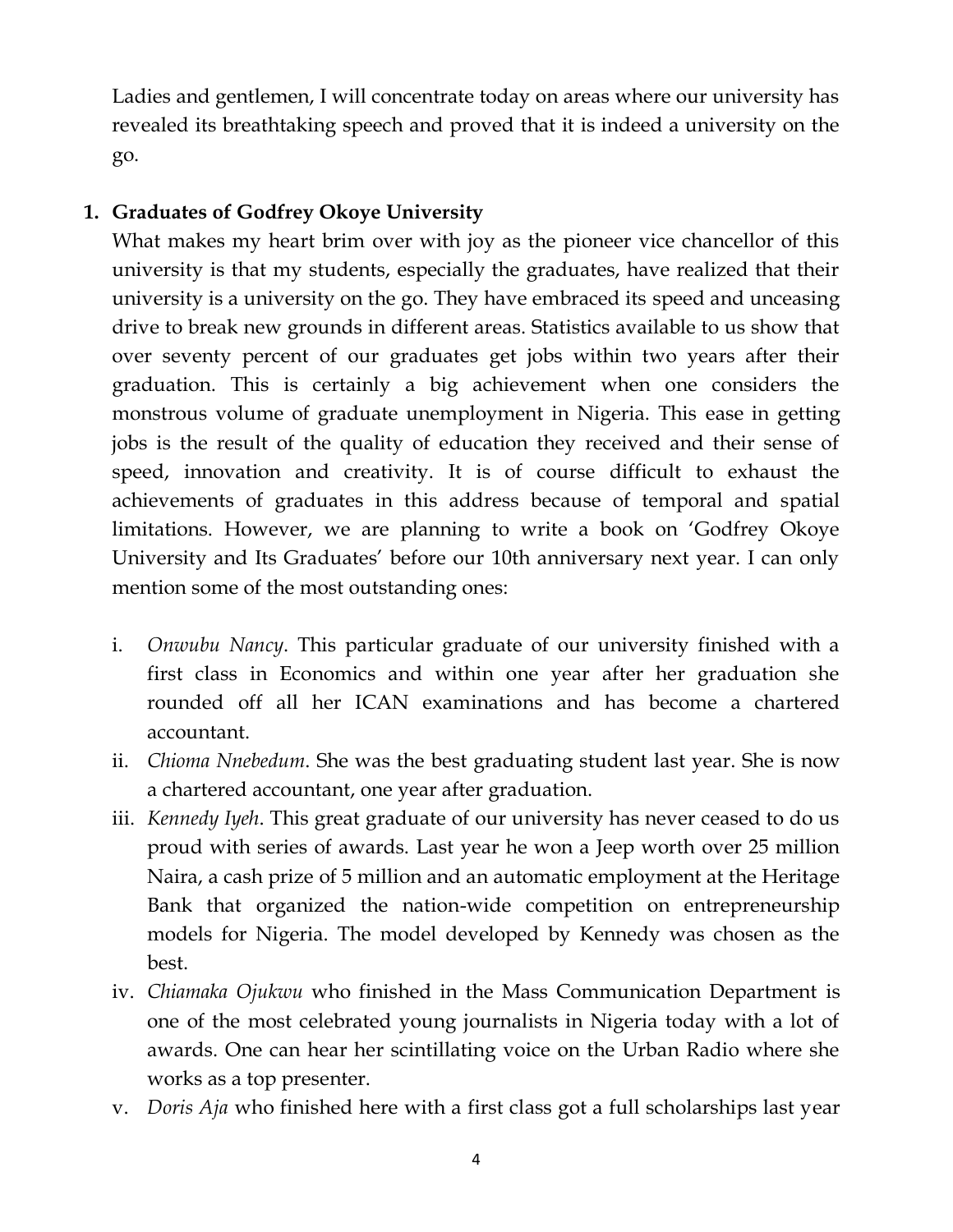to study either in China or the UK. She is doing her Master's degree now in the UK on full scholarship.

- vi. *Doofan Abba* won a Chevening scholarship to study on full scholarship in any UK University. This is the mail she sent to me on the New Year Day: *'Sometime this year I became a UK Chevening scholar. This scholarship award allowed me to study fully funded at any university of my choice in the UK and to network with global emerging leaders from about 110 countries. I chose to study Public Health at the University of Edinburgh. It is about the most prestigious scholarship worldwide and I am also speculated to be the youngest Nigerian Chevening scholar this year.'*
- vii. *Chinonye Iwumadu* got a scholarship to do Medicine in the USA after passing a highly competitive examination
- viii.*Juliet Onyiba* who got a scholarship to study at Bowie State University was named the most outstanding student of Bowie State University in 2017.
- ix. *Michael Okoro* also won a full scholarship to study at the New York University.
- x. *Rev. Fr. Benjamin Achi* who made a first class in the Mass Communication Department has been appointed the Enugu Diocesan Director of Communications.
- xi. *Casmir Eze* who got admission in the UK immediately after graduation will be rounding off his PhD programme next year. In his mail to me recently, he wrote: *"Am so delighted and excited for this wonderful acknowledgement and I sincerely express my unreserved gratitude to you Prof. It has been a wonderful*  experience here in London. I think my journey at Godfrey Okoye University played *an important role for adapting faster both in academic and circular life."*

The list is inexhaustible. From our records over 30 graduates of the Godfrey Okoye University are pursuing various Postgraduate degrees in different countries of the world and are doing exceedingly well. They all have one thing in common: They are proud of their alma mater and they have got an unquenchable, burning desire to imitate its excellence and speed in all their undertakings! One of them once said to me: *"I am Godfrey Okoye University. Everything about me is Godfrey Okoye University."* One thing is clear to me: With these graduates the future of Godfrey Okoye University is guaranteed!

Godfrey Okoye University, apart from creating a befitting environment for learning and academic pursuit, is also very creative in the way it encourages its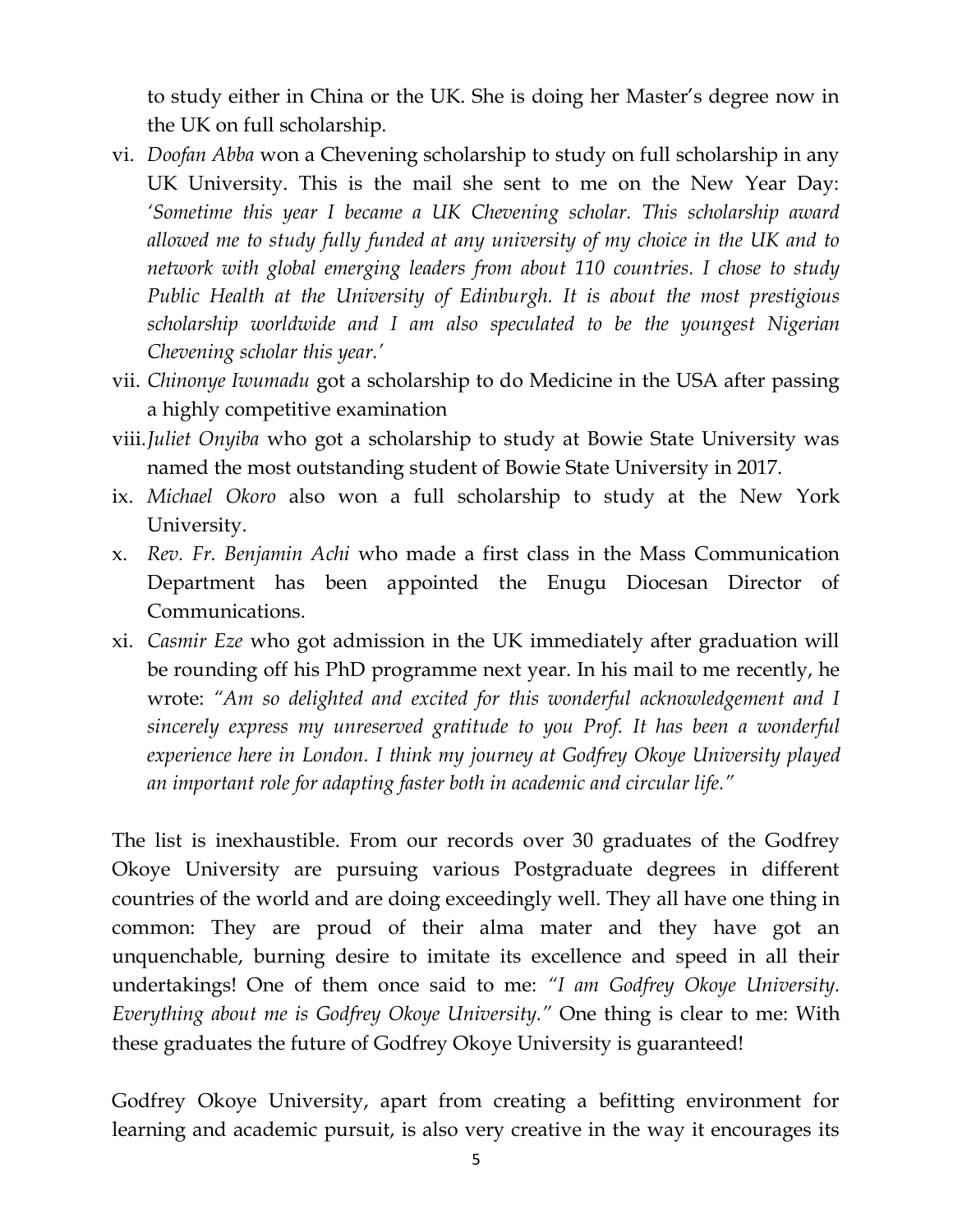students to excel. This year the senate approved a title for an outstanding performance called **'Vice Chancellor for One Day'**. The winner of this prestigious title is the overall best student in an academic year. The person will occupy the office of the VC for a whole day, and will act as the VC. In addition to this, the winner of the **Vice Chancellor for One Day** will study on full scholarship for one academic year.

# **2. Faculty of Law**

During the last convocation, I mentioned our readiness to give birth to the Faculty of Law of our university. Today Godfrey Okoye University, true to its breathtaking velocity and precocity, now has its Faculty of Law, which is second to none in Nigeria. Also this great Law Faculty has been approved by the National Universities Commission after its rigorous resource verification exercise. Our Law Faculty, named after Professor Christian Nwachukwu Okeke, is not only one of the most beautiful faculties of law in Nigeria but also is poised to become one of the best law faculties in the world. With big heads like Professor Christian Nwachukwu Okeke, Prof. Boniface Okere, Prof. E.I. Nwogugu, Associate Professor Ogbodo, and a good number of international visiting professors of law, and under the strict mentorship of Golden Gate University in the USA, nothing will stop this Faculty from being the best! My charge to the Law Faculty is this: best or nothing!

# **3. School of Postgraduate Studies**

Within eight years of its colorful life, Godfrey Okoye University is full of smiles again as the National Universities Commission gives its nod to the commencement of the School of Postgraduate Studies. Today we have 100 students pursuing their Postgraduate Programmes at GO Uni. Our PG programme has been designed to mirror GO Uni agility and academic rigor and vigor. We have kept lecturers who love sedentary life and snail-speed-approach to academic matters away from our PG School. Only academics who work with speed and accuracy are welcome. With this kind of defined boundaries of operation., we have ensured that students can finish their studies on record time. Students who prefer the sluggishness of a tortoise will be advised to look for institutions where they can afford to sleep on their work and research. We have also ensured that teaching and research in the PG School will be abreast with the best in any university in the world.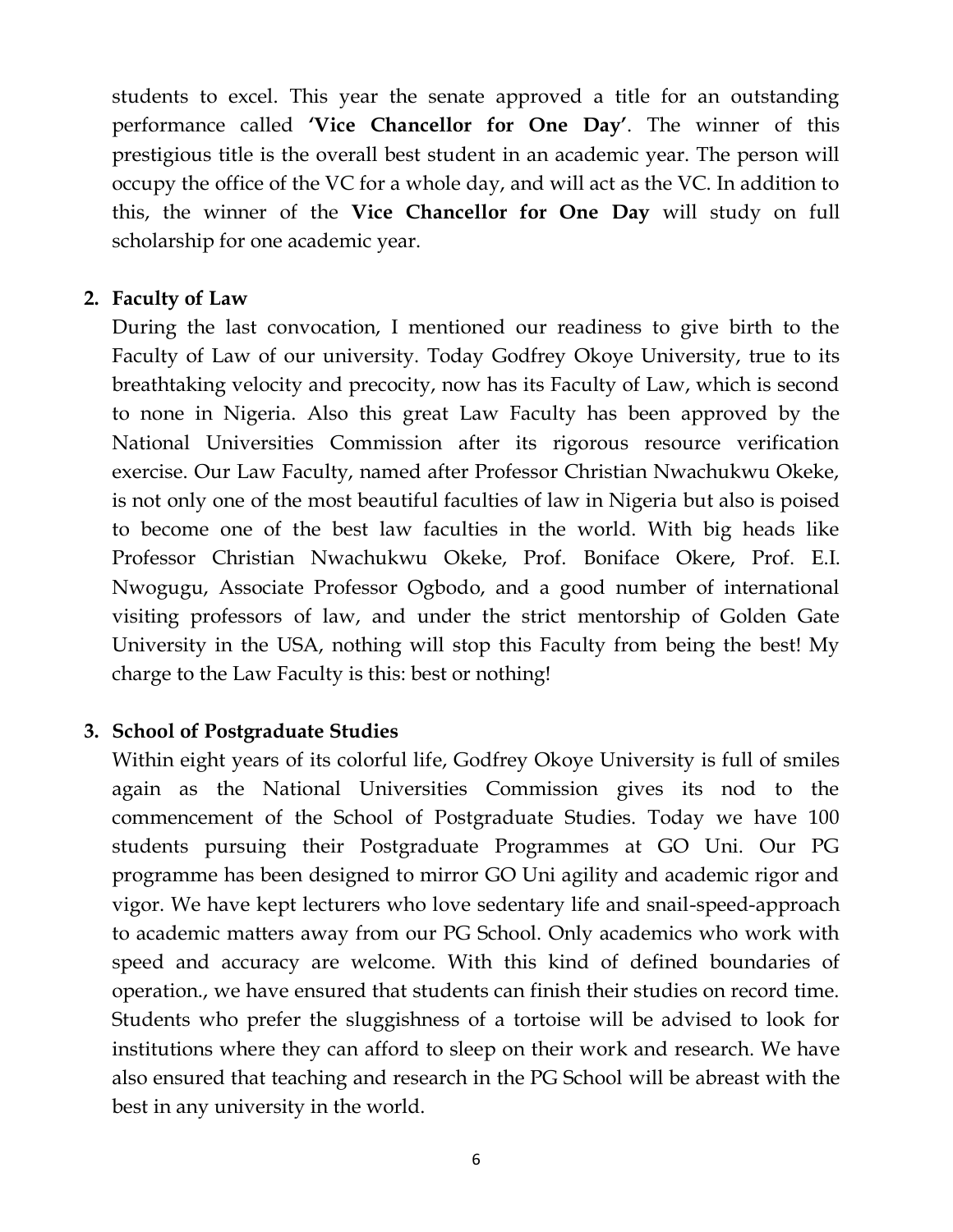### **4. Justice Cordelia Chukwurah Convocation Arena**

Last year we started a second convocation arena close to our PG School and the Faculty of Law. This Arena, with its incandescent beauty, located at the Eastern End of our campus, has not only been completed but also named after a Judge with an undisputed record of incorruptibility, moral soundness and judicial sagacity, Justice Cordelia Chukwurah. Its speed of completion with its dazzling beauty gives a sense of an excellent university environment.

### **5. Collaborations**

Our University has a philosophy of dialogue which has been at the background of our continuously and irreversibly stretching out of our hands to embrace other academic, social and cultural institutions. Since the last convocation we have added new institutions to our long list of collaborating institutions. We have signed an MoU with UNESCO for an intensive collaboration and exchange of scientific information. Recently we signed an MoU with Shenyang University in China for an exchange of students and staff. In fact, two of our graduate assistants will be sent to China this year for their Postgraduate studies. Finally, in the context of this convocation, we held our second town-and-gown assembly. Through the town-and-gown assembly we are extending our collaborations beyond academia to embrace industries and companies. Our university has indeed broken down the wall that encloses students and lecturers in an Utopian world isolated from the daily needs and challenges of the productive world. We will be looking at the needs of companies and the civil society as we prepare our students for the life after university.

### **6. Ugwuomu Campus**

Our main campus at Ugwuomu Nike with its 217 hectares is a spectacle of beauty and indescribable naturalness. Our Godfrey Okoye University Lake, with its crystal clear water and a ring of palms and virgin forests sheltering a choir of birds and athletic animals, remains the best tourist centre in our beloved state Enugu. The greatest challenge we have had up until now is the access road to that cynosure. But on 23 January 2018, our God-fearing, pragmatic, intelligent, amiable, compassionate, intuitive, resourceful, unassuming, reliable and generous Governor flagged off the road that led to our main campus at Ugwuomu. Apart from making five hundred million Naira available for the road project, he also directed the Ministry of Works to give us all necessary assistance to enable us to finish the project. Our Governor has also donated a 500 KVA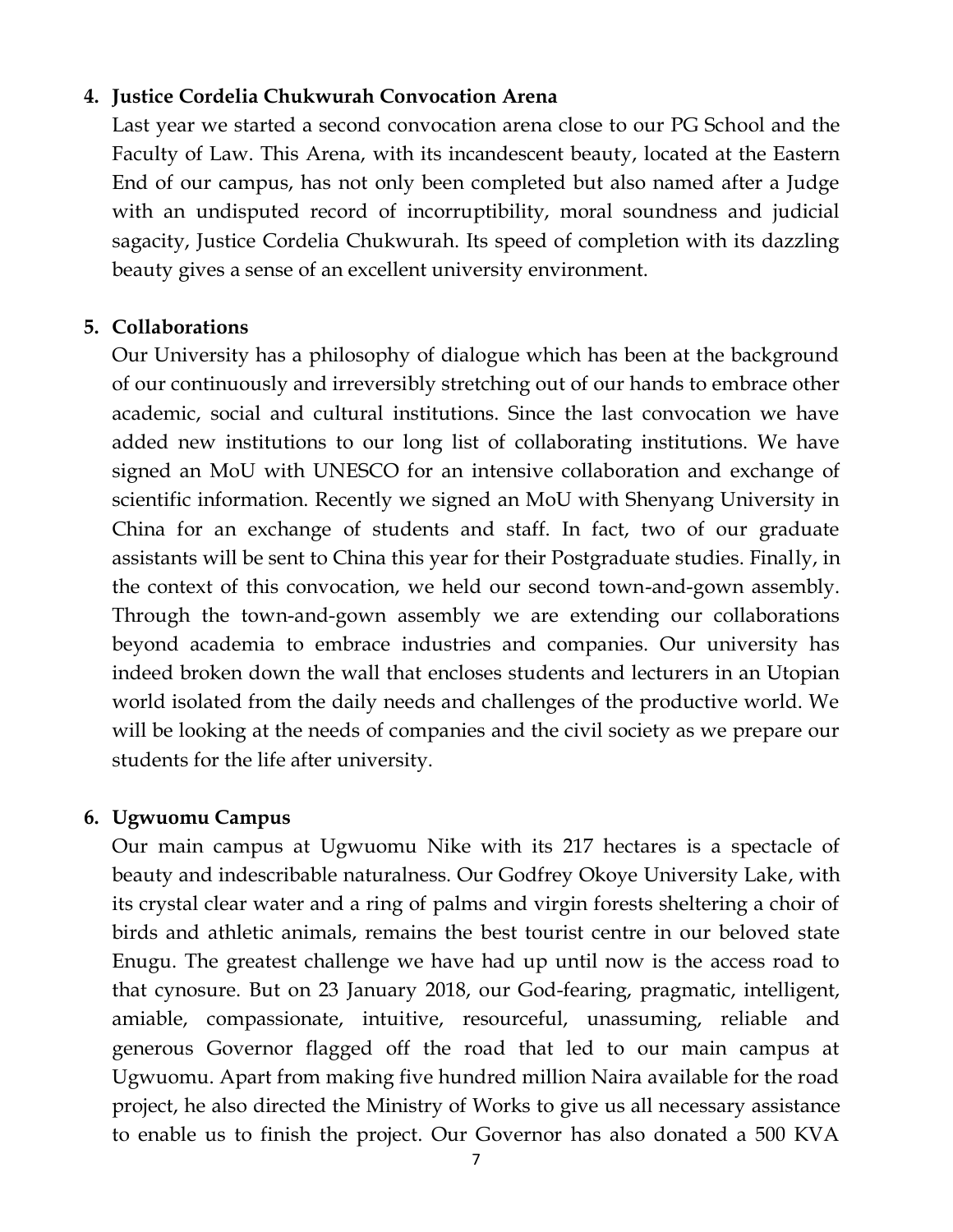transformer to the university to ensure stability of electricity supply on our campuses. We thank His Excellency the Governor of Enugu State for fulfilling his promise to our university. I would like to reassure him and the state government that we are going to complete the road with our speed and accuracy. There will be no rest until the road project is finished.

Furthermore, our special friend Alhaji Aminu Waziri Tambuwal has also commenced the 2,000-capacity auditorium which he and his friends promised to build at our main campus at Ugwuomu Nike. This project, according to the contractor, will be completed before the end of July. We thank His Excellency Alhaji Aminu Tambuwal for his generosity and deep love of our university. Finally, we have signed an agreement with a Chinese company for a new design of the entire Ugwuomu campus, which will make it one of the most beautiful university campuses in Nigeria. It is our hope that academic activities will begin at our Ugwuomu Campus next year. Work will henceforth continue unstoppably at our Ugwuomu Nike Campus until academic activities begin there. After all, we are indeed a Catholic university on the go!

# **7. Scholarship Trust Funds**

Godfrey Okoye University is always dynamic and innovative. Two days ago GO University Scholarship Trust Fund was launched. This innovative idea is to support indigent but brilliant students financially so that poverty will not rob them of the opportunity to develop their God-given talents. It is so planned that with scholarships also extended to international students, the university can attract some of them to study here. A cross-fertilization of Nigerian and international students in the Godfrey Okoye University academic setting will be a good way of enriching our students. Our experience with our international students from Austria and Germany has revealed the huge benefits of having international students on campus.

### **8. Mentorship Programme**

We have continued our mentorship programme in the university. It is a programme designed to ensure that no student is anonymous on campus. Every student here is assigned to a mentor who is a member of staff. The mentor stands in place of the parents and ensures that the student finishes his or her studies without any cock and bull stories. To ensure the success of the programme, we have added Mentorship Day to our academic calendar of events. Such a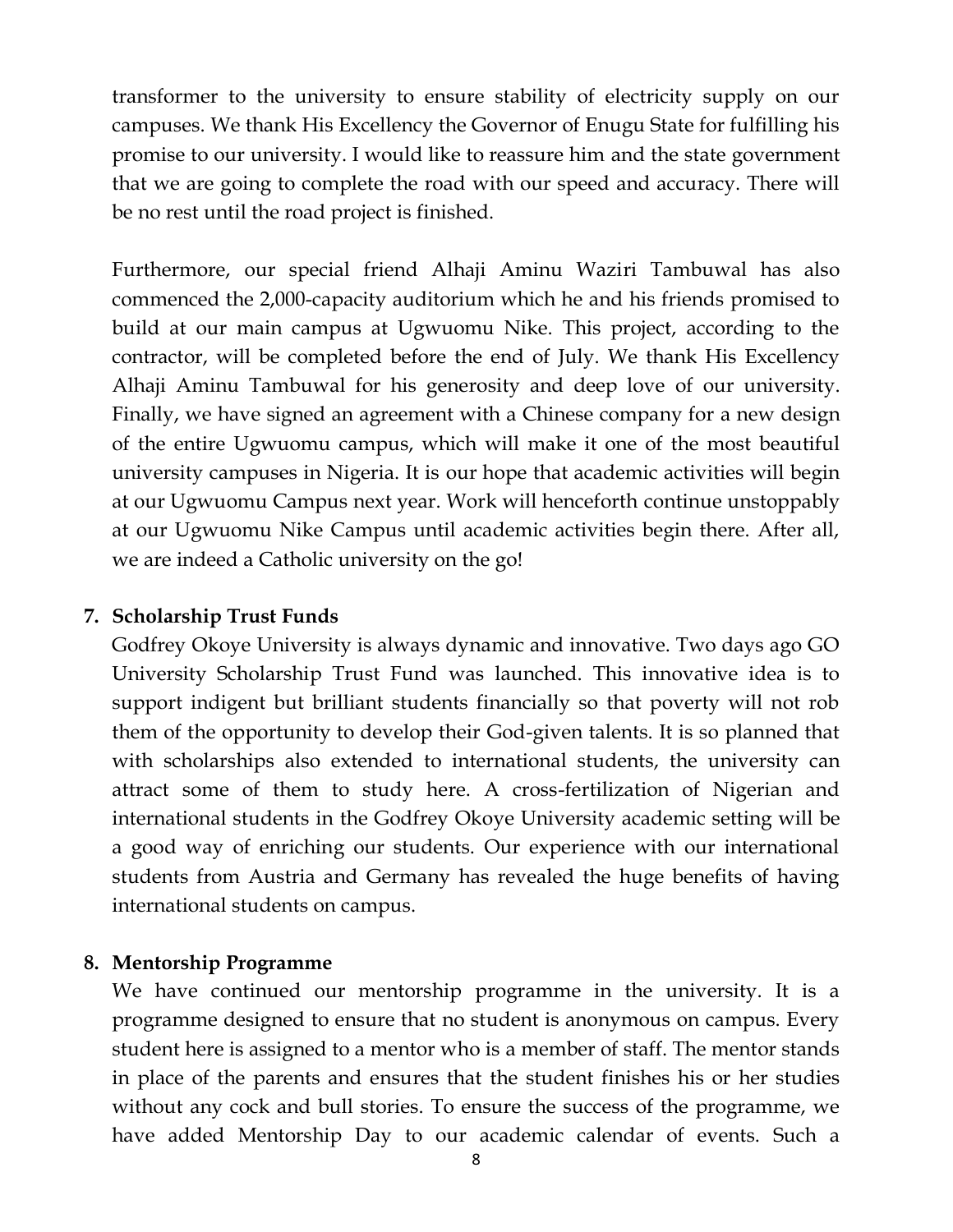programme keeps our students on their toes, tugging restlessly at the fringes of their consciousness and reminding them that they are studying in Godfrey Okoye University, the Catholic University on the go!

### **9. Mass Education Day**

We have expressed our sense of community service in different ways. But this year we have designed a programme called Mass Education Day. This is a day in which we plan to go outside the four walls of the university to teach in different places: rural schools, prisons, adult education centres, nomadic schools, etc. This will be our contribution to the global war against illiteracy and academic quackery.

#### **10.Campus Television**

The success of our GO University Radio which was named the best campus radio in Nigeria in 2016 has motivated us to venture into other media. We have applied for Godfrey Okoye University Campus Television. As soon as we get the licence from the National Broadcasting Corporation, we will hit the ground running. I am convinced that by the end of this year, we will see GO Uni television on air.

#### **11. Hospitality Management**

In the face of dwindling income from the oil sector, our country cannot afford to stand hands akimbo and watch the economy get washed off and emptied into an ocean of forgotten economies. A good university must direct its research and programmes to areas that will provide alternative sources of cash for the country. One area where the country can make a strong economic statement is in the hospitality industry and tourism. We at GO University have been studying this area critically. This explains why we have invited a team of experts from Austria (also here) to advise us on the best ways of mounting programmes in hospitality management and tourism, using the Austrian model.

#### **12.Reverse Migration**

The storming of Europe by migrants in the last two years has left deep scars on the European psyche. Many theories have been flying across the academic and political landscape of Europe on how to understand the shocking situation and prevent a future occurrence. One of the solutions being proposed by Austria is termed 'Reverse Migration'. This policy, which has received the blessing of the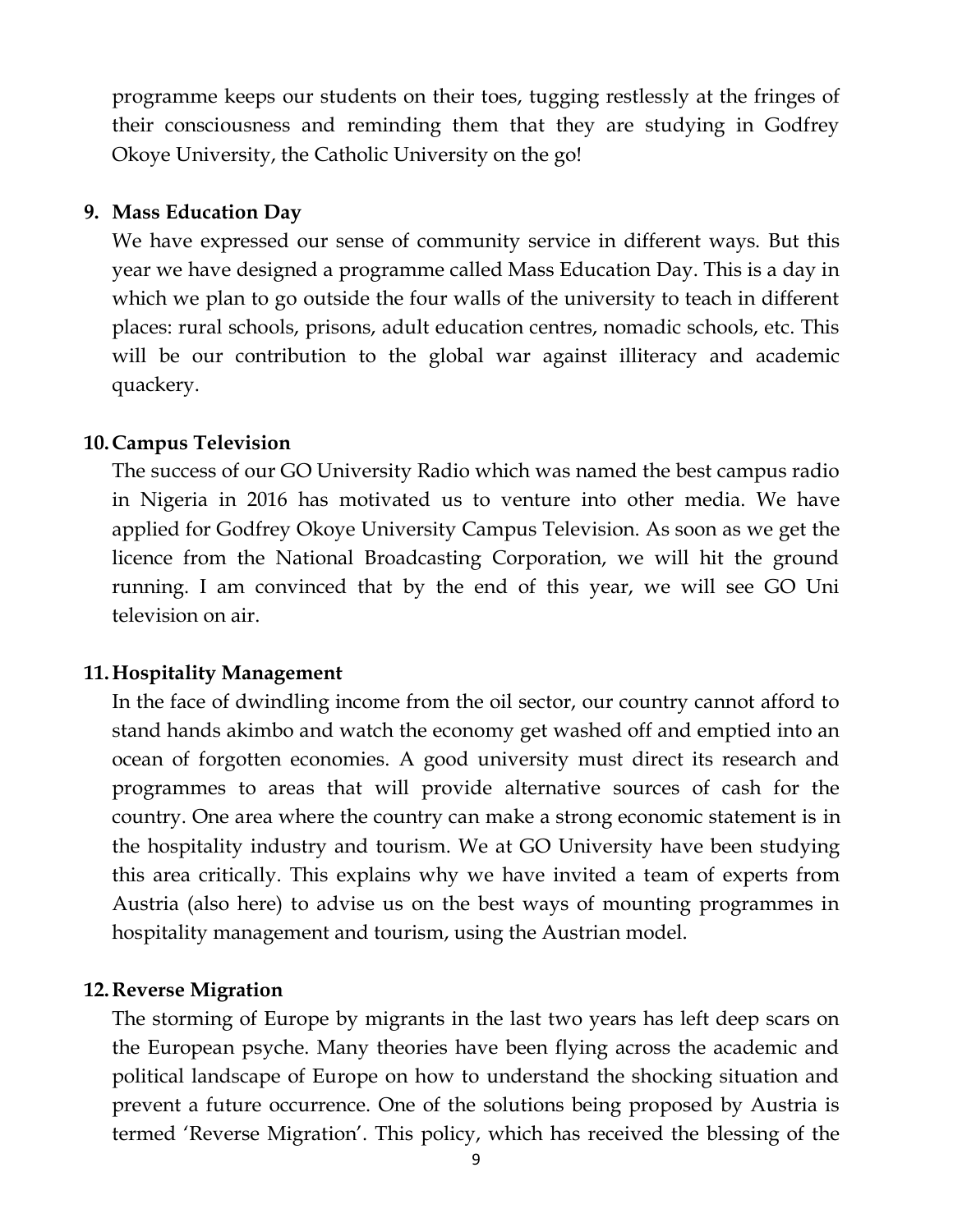Austrian Government and the European Union, will involve companies which will be ready to help in the training and employment of migrants who choose to go back to their country. Our university has been chosen to provide additional training to Nigerians who will be returning home from Europe. This university is the only university in Nigeria accepted by Austria for the implementation of this efficacious policy.

# **13. Directorate of Ethics**

Our university has joined the Globethics Consortium on Higher Education. We have gone a step further by appointing a director of ethics and establishing a Directorate of Ethics. This directorate will have the biggest centre for research on ethical issues in higher institutions in Nigeria in collaboration with Globethics in Geneva, headed by own brother and erudite Prof. Monsignor Obiora Ike. I thank Mr. Walter Linsi with his team for being here and for all his support to promote ethics in higher education.

# **14.Words of Advice to Convoking Graduates**

To you my dear fresh graduates, I say a big congratulation! With Joanna Fuchs I express our good wishes you:

We wish for you a joy-filled transition from the shelter of school to the wide world of your accomplishment and success. We wish for you new, stimulating friendships, while you cherish old friends, who provide continuity and comfort. We wish for you a smooth path on your journey to your chosen destination,

and as much delight in your off-road adventures as there is in reaching your goal. Congratulations, graduate! May the world embrace you, excite you, and strengthen you in everything you do.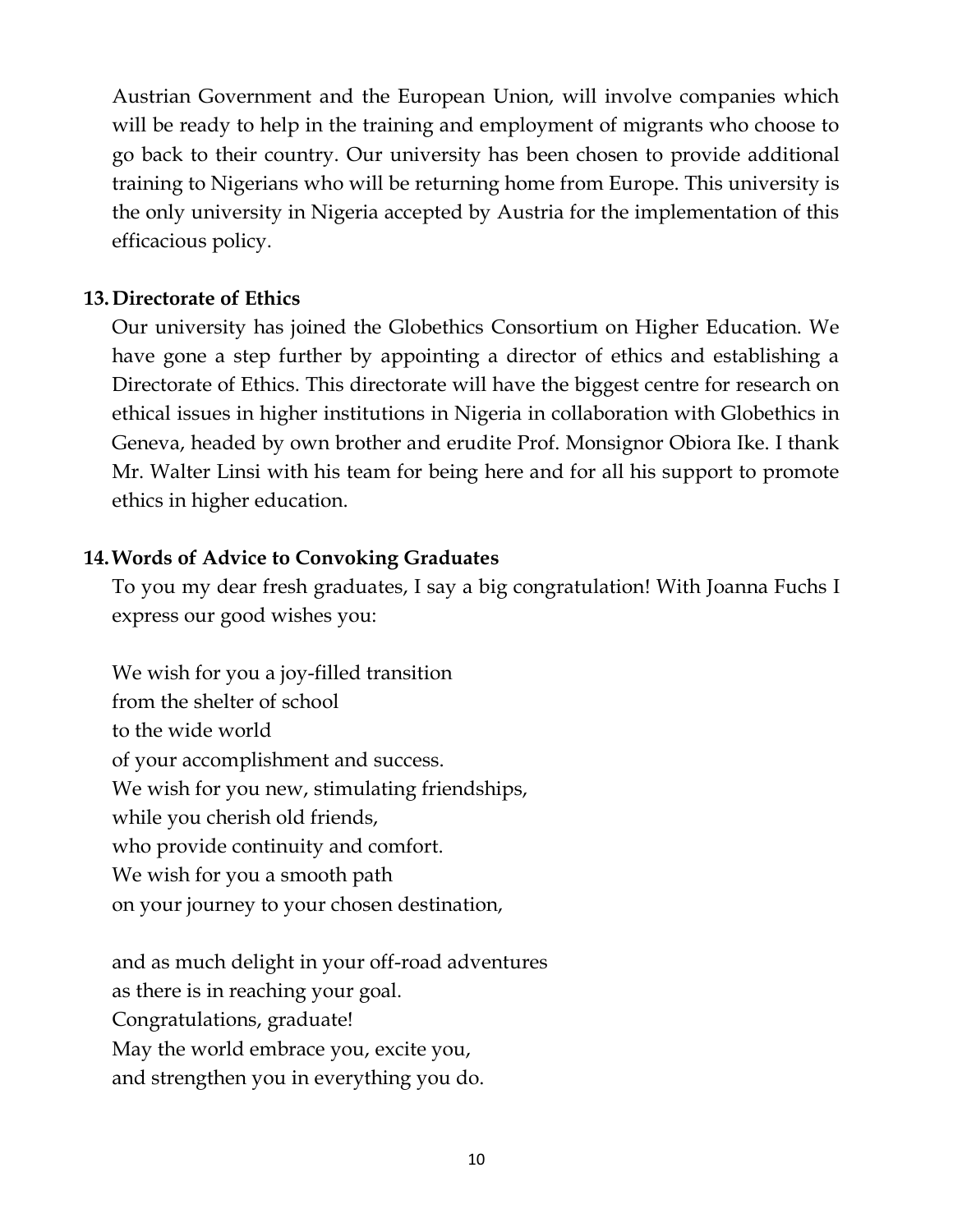My dear graduates, always remember that you are special:

If every single graduate Were as special as you are, The world would be a better place And everyone a star.

In the real world, though, You sure stand out For your extraordinary traits, Those uncommon things about you Everyone appreciates.

So congratulations, graduate! We wish you all the best. We know as you meet life's challenges, You'll ace each and every test! (By Joanna Fuchs)

Finally, remember to maintain the friendships you have built here over the years and thus continue our GO Uni family life and spirit. As Joanna Fuchs also writes:

We're graduating, and we know Our lives will be different and new; We're going out into the world, Our goals and dreams to pursue.

But one thing will never, ever change, As we go our separate ways; The friends we've made in school will be Our friends for all our days.

The special ties and attachments we've made, These bonds will never be broken; We'll continue to feel that special bond, Though words may not be spoken.